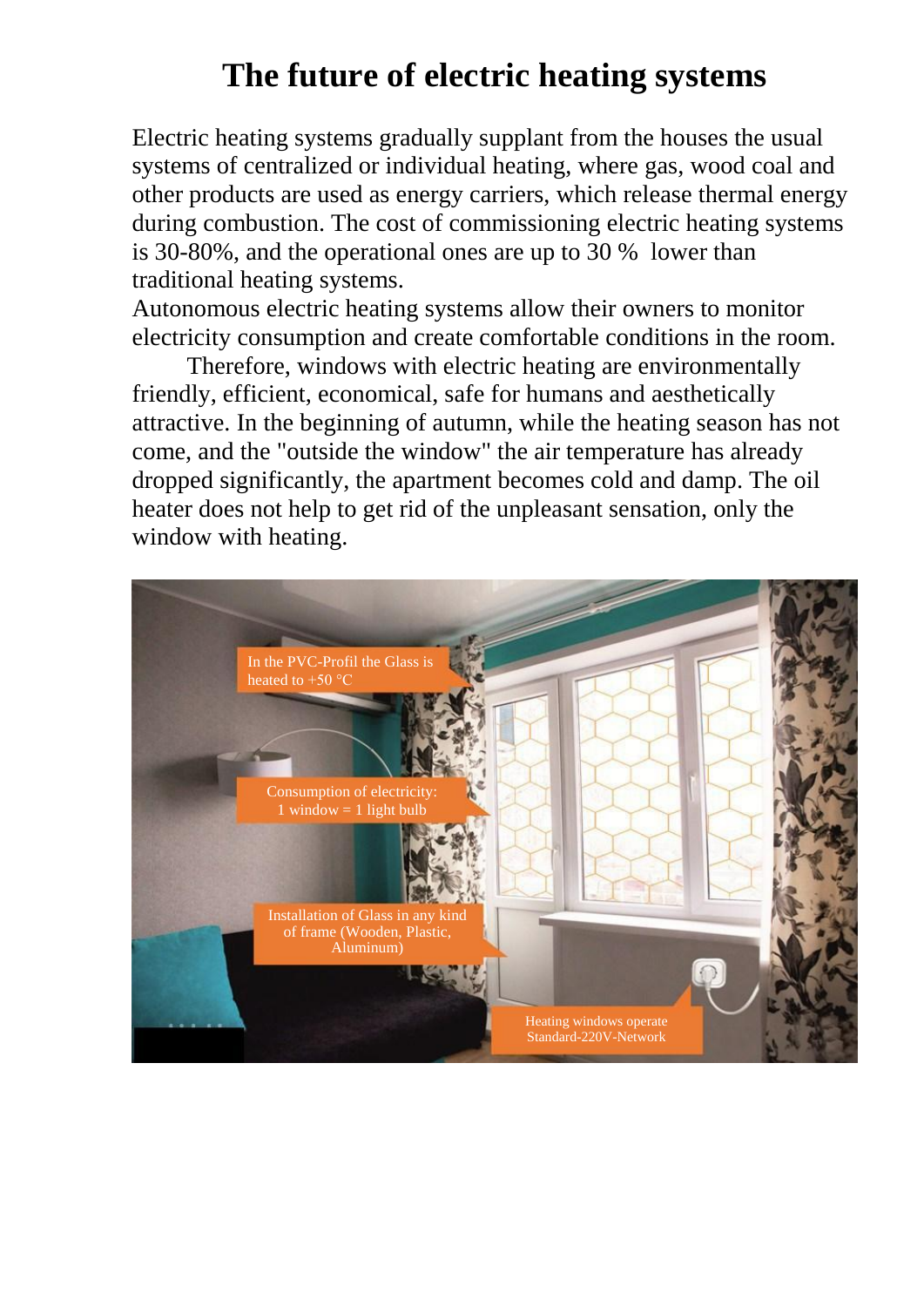#### **Heated windows can become a reality of the European market**

Glass with electric heating is virtually indistinguishable visually from ordinary window glass, regardless of the presence inside special conductive layer.

Due to the inclusion of a temperature controller in the design, such a glass can be installed in residential buildings, performing the function of the main heating system. At maximum heating, the glass unit consumes electricity no more than a conventional light bulb.

And this glass never fogs up. More durable than ordinary glass.

The range of application of this glass is not limited to living quarters, it is ideal for glazing of greenhouses and pools because of such unique properties and high economic potential, electric heated windows can become a reality of the market of translucent structures.



**The revolution in glazing: The windows of a new generation** The growing popularity of double-glazed windows with electric heating is explained by a number of obvious advantages: fire and electrical safety, economy, the possibility of automatic monitoring of the set temperature and the device of the alarm system on their basis, the ease of installing such glasses in the already installed windows instead of standard double-glazed windows. And that's not it.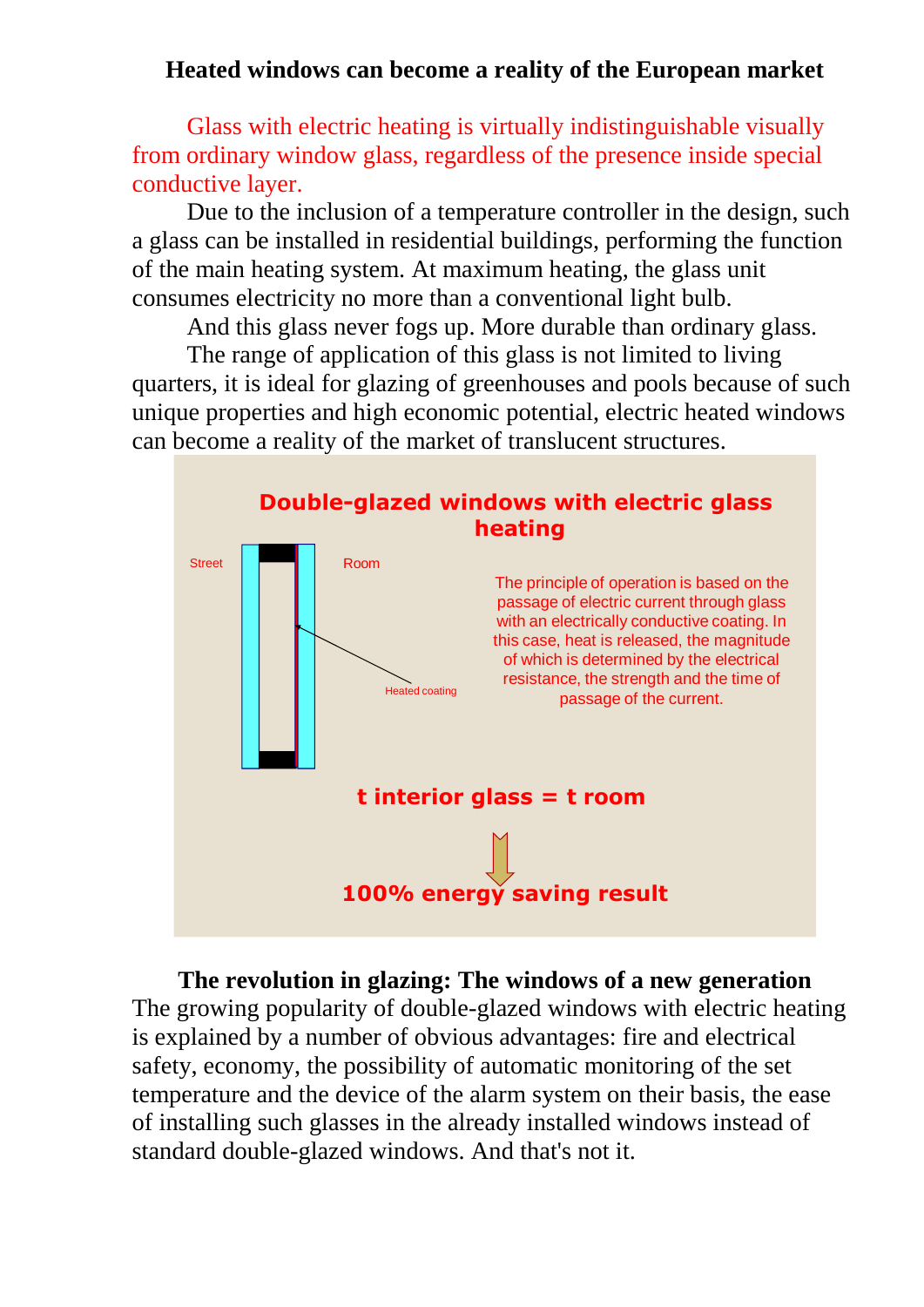#### **Glazing with heating function**

Panoramic glazing increases heat loss, forcing to use powerful heating systems. Glazing with electric heating effectively heats the room, not letting it cool down. Reduces the load on the heaters.



### **Windows without condensation**

The warm surface of the glass turned into the room removes such problems as condensation on windows, misting, frost, etc. And it's just pleasantly tactile.

#### **Rooms without "dry" air and dust**

The "warm" glass does not dry the air, because for heating it does not pass through filaments or other incandescent circuits. As a consequence, air turbulence and dust circulation are minimal, which is especially important for those suffering from allergies and asthma.



#### **Savings and efficiency**

The heat will not come out, and you will not heat the street - a special multilayer structure of the heating element with a reflective layer makes infrared radiation strictly one-sided.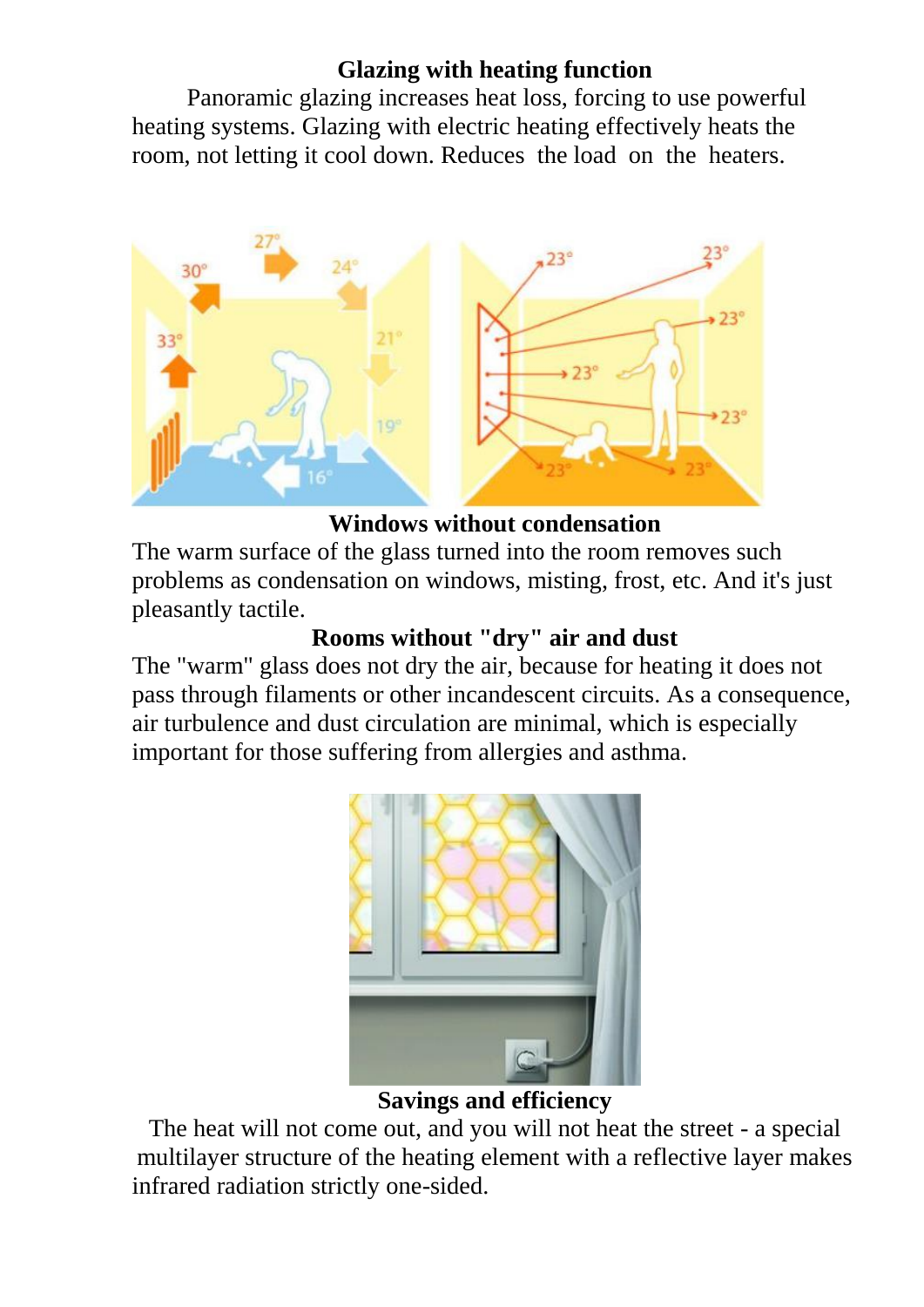#### **Energy saving and sun protection**

Even in the inactive state, heated windows make the home warmer: the heating layer is a metallized spraying, which in winter keeps the room warm, and in summer performs sun protection function preventing over heating.



#### **Automatic climate control**

The electrically heated double-glazed windows are equipped with temperature sensors that can monitor the preset temperature of the glass or air in the room, automatically shutting down the heating.

#### **Strength and trauma safety**

The structure of the double-glazed window with heating includes tempered glass, which is several times stronger than usual. And even if such a glass can be broken, it will crumble into small fractions with blunt trauma-safe edges.

#### **Bad news for the burglar**

Due to the metallized spraying, the windows with heating are as ready as possible for integration into the security system - just install the penetration sensor (resistance). In the case of ordinary glass, it would take a replacement of the double-glazed windows.

#### **New opportunities in the design of buildings: the snow load is not terrible**

Windows with electrically heated glass form the heating surfaces on the roof surface, which will destroy the snow cover and facilitate its removal. The problem of accumulation of snow is eliminated automatically: the snow masses will contact with the warm surface of the glass and slide several times more reactively than with a similar roof without windows or windows with ordinary glass!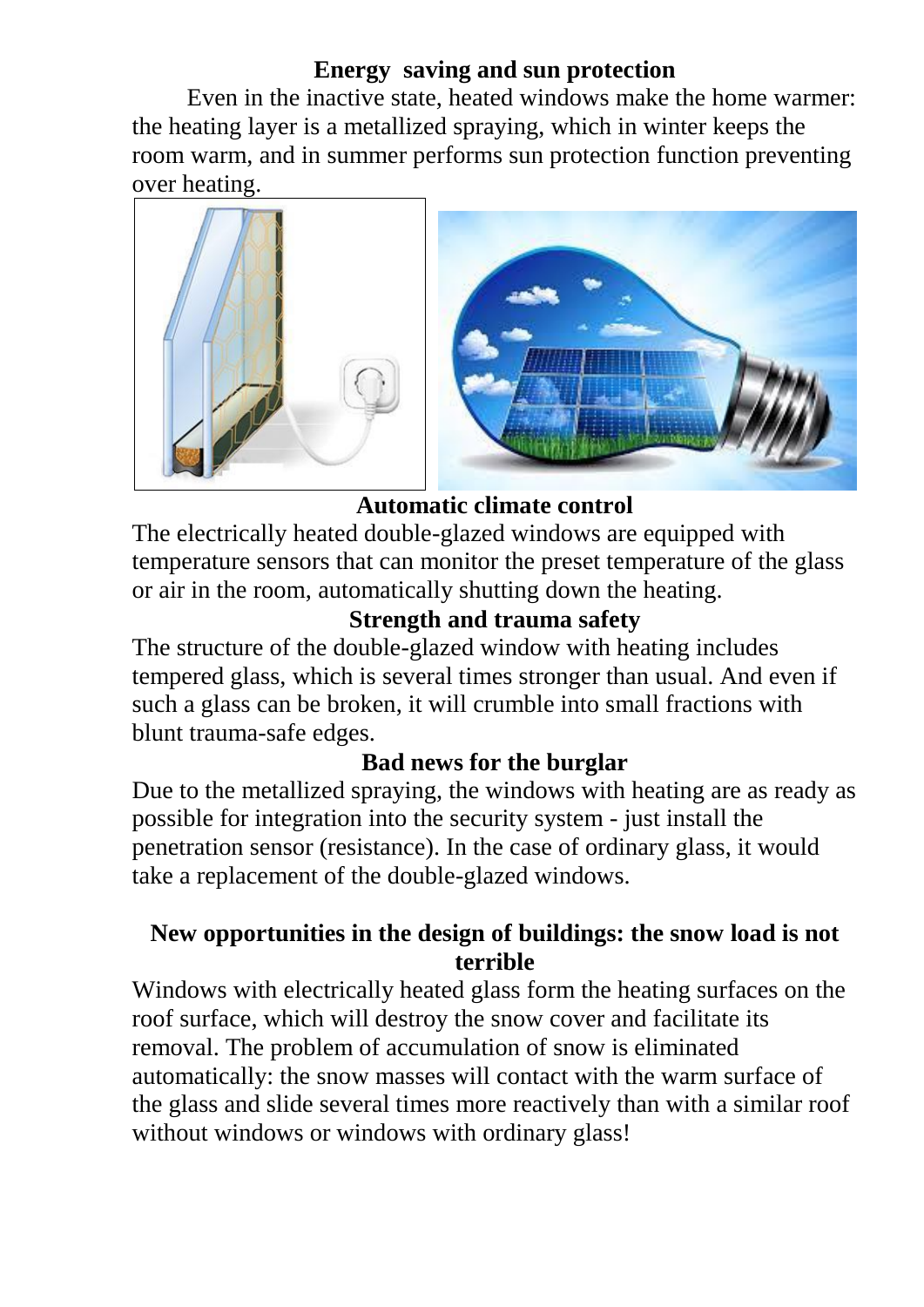#### **Advantageous heat**

The average glazing area of a 2-room apartment is 8 m². In order to achieve a comfortable temperature, leveling out cooling and drafts in the apartment (creating a comfort zone), 1 m² of glass should consume approximately 150-180 W / h. The average daily operation time of the insulating glass unit in the regime of constant maintenance of temperature is about 14 hours. Consequently, the amount of energy consumed per 1 m<sup>2</sup> is only  $\sim$  2.5 kW per day! The installation of programmable thermostats will help to further reduce power consumption: they will allow you to configure the windows to turn on an hour before you come home, which will reduce the time of the warm windows necessary to maintain a comfortable temperature, up to 8 hours. Thus, the amount of energy consumed per 1 m² during the day is only about 1.5 kW.

**With a good heat transfer coefficient, the insulating glass with electric heating keeps the temperature (+ 18 ° C in the "heat curtain" mode and + 50 ° C heating mode) and remains dry even when the outdoor temperature is -35 ° C.**

# Justification of the use of energyefficient double-glazed windows

#### **Personal comfort**



**Reduction of the circulation of cold air and increase in comfort zones.**

**No fogging and condensation on the glass inside the room**

**Environmental causes**

**Conservation of natural resources Reducing CO2 emissions into the atmosphere**









**Reducing heating costs**